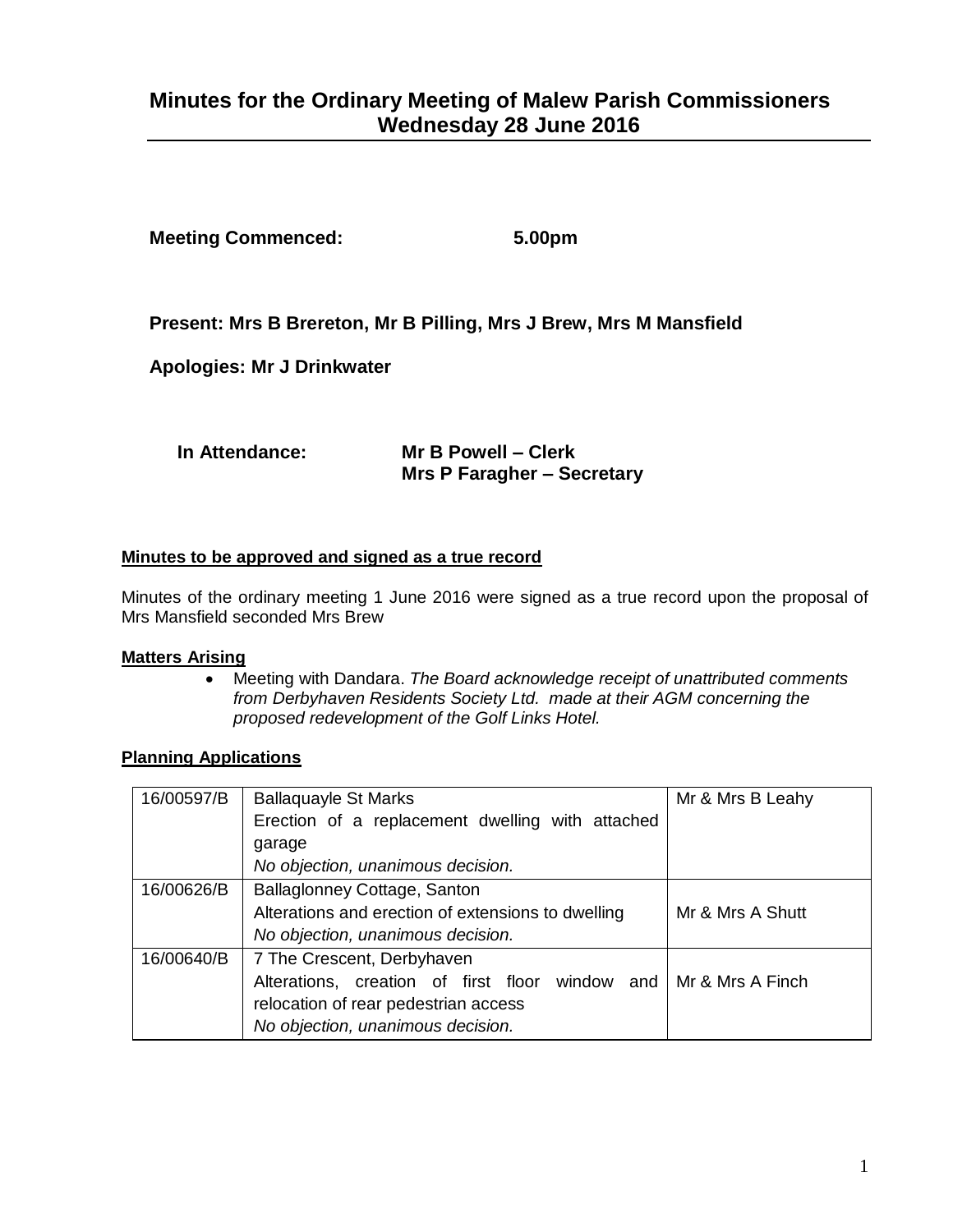## **Ballasalla Village Hall**

 Letter dated 08 June 2016 from Marshall Cryer in respect of refurbishment works. *Noted, the Board agreed for clarification that the proposed budget for the work was exclusive of professional fees.* 

## **Risk of Flooding in Ballasalla**

Copy letter dated 06 June 2016 from Manx Utilities to Mr B J Nutter. *Noted* 

#### **Civic Service 2017**

Letter dated 16 June 2016 from John Nathan, Secretary, Glenfaba Chorale. *Noted* 

#### **Correspondence from tenants**

 Mr & Mrs Gelling – letter dated 27 May 2016. *Clerk to reply to Mr & Mrs Gelling and initiate discussions with the Dept. in respect of the Kitchen Frame Work Agreement.*

## **Correspondence from ratepayers**

 Mrs C Garrett – letter dated 11 June 2016 regards the drain grate outside the Post Office. *Clerk to contact the Dept. Of Infrastructure and reply to Mrs Garrett.*

# **Balthane – CCTV quotes**

- 1. Fayle Safe Security Limited.
- 2. Aswitch Electrical.

*The Board agreed to accept the quote from Fayle Safe Ltd.*

#### **Onchan District Commissioners**

 Annual Civic Service – Sunday 10 July 2016 (attendance of His Excellency Sir Richard Gozney). *Noted, representatives to attend.*

# **Governor's visit**

 His Excellency Sir Richard Gozney Official Parish Visit. *Contact made with Government House for potential dates for a Parish Visit.*

#### **Dept. of Infrastructure**

- Closure of parts of Foxdale Road. *Clerk to request to be kept informed of the plans and further meetings.*
- St Marks planters. *The Board were supportive of the creation of road narrowing and the relocation of the 30mph speed limit. However, the Board were against any planters in the area. Clerk to provide feedback to the Dept.*